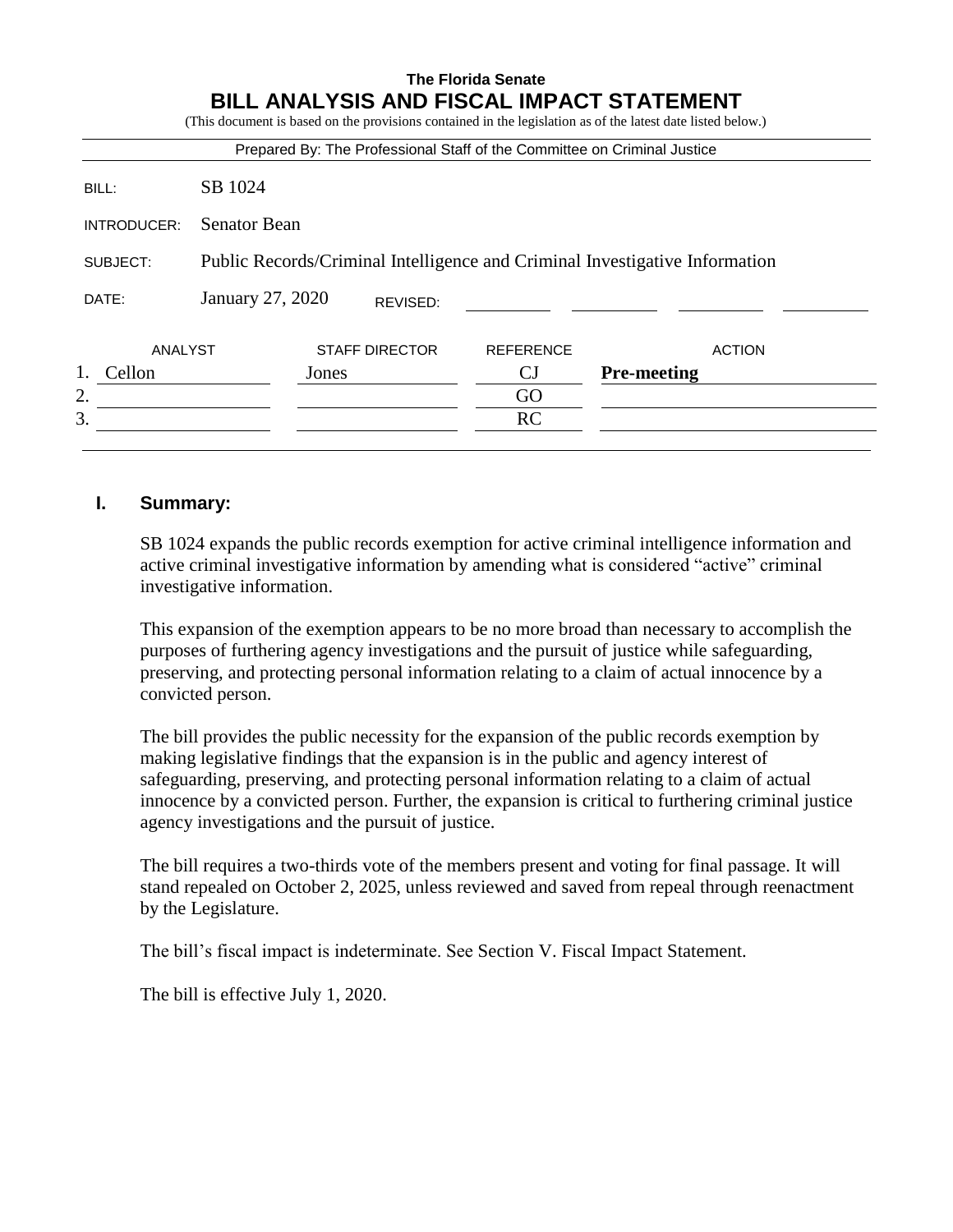## **II. Present Situation:**

## **Access to Public Records - Generally**

The Florida Constitution provides that the public has the right to inspect or copy records made or received in connection with official governmental business.<sup>1</sup> The right to inspect or copy applies to the official business of any public body, officer, or employee of the state, including all three branches of state government, local governmental entities, and any person acting on behalf of the government.<sup>2</sup>

Additional requirements and exemptions related to public records are found in various statutes and rules, depending on the branch of government involved. For instance, s. 11.0431, F.S., provides public access requirements for legislative records. Relevant exemptions are codified in s. 11.0431(2)-(3), F.S., and the statutory provisions are adopted in the rules of each house of the legislature.<sup>3</sup> Florida Rule of Judicial Administration 2.420 governs public access to judicial branch records.<sup>4</sup> Lastly, ch. 119, F.S., provides requirements for public records held by executive agencies.

## **Executive Agency Records – The Public Records Act**

Chapter 119, F.S., known as the Public Records Act, provides that all state, county, and municipal records are open for personal inspection and copying by any person, and that providing access to public records is a duty of each agency.<sup>5</sup>

A public record includes virtually any document or recording, regardless of its physical form or how it may be transmitted.<sup>6</sup> The Florida Supreme Court has interpreted the statutory definition of "public record" to include "material prepared in connection with official agency business which is intended to perpetuate, communicate, or formalize knowledge of some type.<sup>7</sup>

The Florida Statutes specify conditions under which public access to public records must be provided. The Public Records Act guarantees every person's right to inspect and copy any public record at any reasonable time, under reasonable conditions, and under supervision by the

 $\overline{a}$ 

 $<sup>1</sup>$  FLA. CONST. art. I, s. 24(a).</sup>

<sup>2</sup> *Id*.

<sup>3</sup> *See* Rule 1.48, *Rules and Manual of the Florida Senate*, (2018-2020) and Rule 14.1, *Rules of the Florida House of Representatives*, Edition 2, (2018-2020).

<sup>4</sup> *State v. Wooten*, 260 So. 3d 1060 (Fla. 4th DCA 2018).

<sup>5</sup> Section 119.01(1), F.S. Section 119.011(2), F.S., defines "agency" as "any state, county, district, authority, or municipal officer, department, division, board, bureau, commission, or other separate unit of government created or established by law including, for the purposes of this chapter, the Commission on Ethics, the Public Service Commission, and the Office of Public Counsel, and any other public or private agency, person, partnership, corporation, or business entity acting on behalf of any public agency."

<sup>6</sup> Section 119.011(12), F.S., defines "public record" to mean "all documents, papers, letters, maps, books, tapes, photographs, films, sound recordings, data processing software, or other material, regardless of the physical form, characteristics, or means of transmission, made or received pursuant to law or ordinance or in connection with the transaction of official business by any agency."

<sup>7</sup> *Shevin v. Byron, Harless, Schaffer, Reid and Assoc., Inc*., 379 So. 2d 633, 640 (Fla. 1980).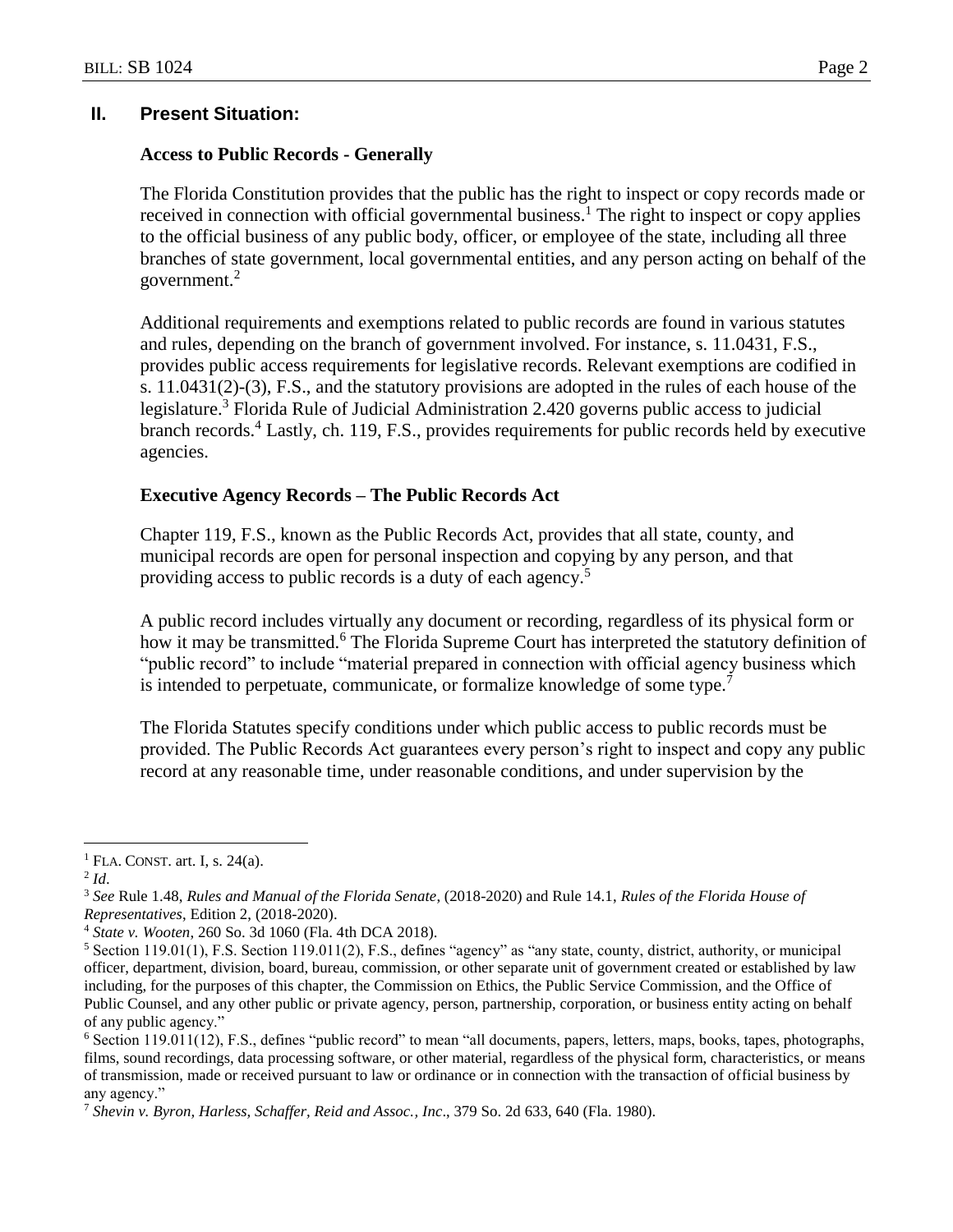custodian of the public record.<sup>8</sup> A violation of the Public Records Act may result in civil or criminal liability.<sup>9</sup>

The Legislature may exempt public records from public access requirements by passing a general law by a two-thirds vote of both the House and the Senate.<sup>10</sup> The exemption must state with specificity the public necessity justifying the exemption and must be no broader than necessary to accomplish the stated purpose of the exemption.<sup>11</sup>

General exemptions from the public records requirements are contained in the Public Records Act.<sup>12</sup> Specific exemptions often are placed in the substantive statutes relating to a particular agency or program.<sup>13</sup>

When creating a public records exemption, the Legislature may provide that a record is "exempt" or "confidential and exempt." Custodians of records designated as "exempt" are not prohibited from disclosing the record; rather, the exemption means that the custodian cannot be compelled to disclose the record.<sup>14</sup> Custodians of records designated as "confidential and exempt" may not disclose the record except under circumstances specifically defined by the Legislature.<sup>15</sup>

# **Open Government Sunset Review Act**

The Open Government Sunset Review Act<sup>16</sup> (the Act) prescribes a legislative review process for newly created or substantially amended<sup>17</sup> public records or open meetings exemptions, with specified exceptions.<sup>18</sup> It requires the automatic repeal of such exemption on October 2nd of the fifth year after creation or substantial amendment, unless the Legislature reenacts the exemption.<sup>19</sup>

The Act provides that a public records or open meetings exemption may be created or maintained only if it serves an identifiable public purpose and is no broader than is necessary.<sup>20</sup>

 $\overline{a}$ 

<sup>8</sup> Section 119.07(1)(a), F.S.

<sup>&</sup>lt;sup>9</sup> Section 119.10, F.S. Public records laws are found throughout the Florida Statutes, as are the penalties for violating those laws.

 $10$  FLA. CONST. art. I, s. 24(c).

<sup>11</sup> *Id*. *See, e.g.*, *Halifax Hosp. Medical Center v. News-Journal Corp.,* 724 So. 2d 567 (Fla. 1999) (holding that a public meetings exemption was unconstitutional because the statement of public necessity did not define important terms and did not justify the breadth of the exemption); *Baker County Press, Inc. v. Baker County Medical Services, Inc.*, 870 So. 2d 189 (Fla. 1st DCA 2004) (holding that a statutory provision written to bring another party within an existing public records exemption is unconstitutional without a public necessity statement).

<sup>&</sup>lt;sup>12</sup> *See, e.g.*, s. 119.071(1)(a), F.S. (exempting from public disclosure examination questions and answer sheets of examinations administered by a governmental agency for the purpose of licensure).

<sup>&</sup>lt;sup>13</sup> *See, e.g.*, s. 213.053(2)(a), F.S. (exempting from public disclosure information contained in tax returns received by the Department of Revenue).

<sup>14</sup> *See Williams v. City of Minneola*, 575 So. 2d 683, 687 (Fla. 5th DCA 1991).

<sup>15</sup> *WFTV, Inc. v. The School Board of Seminole*, 874 So. 2d 48 (Fla. 5th DCA 2004).

<sup>&</sup>lt;sup>16</sup> Section 119.15, F.S.

 $17$  An exemption is considered to be substantially amended if it is expanded to include more records or information or to include meetings as well as records. Section 119.15(4)(b), F.S.

 $18$  Section 119.15(2)(a) and (b), F.S., provide that exemptions that are required by federal law or are applicable solely to the Legislature or the State Court System are not subject to the Open Government Sunset Review Act.

<sup>&</sup>lt;sup>19</sup> Section 119.15(3), F.S.

 $20$  Section 119.15(6)(b), F.S.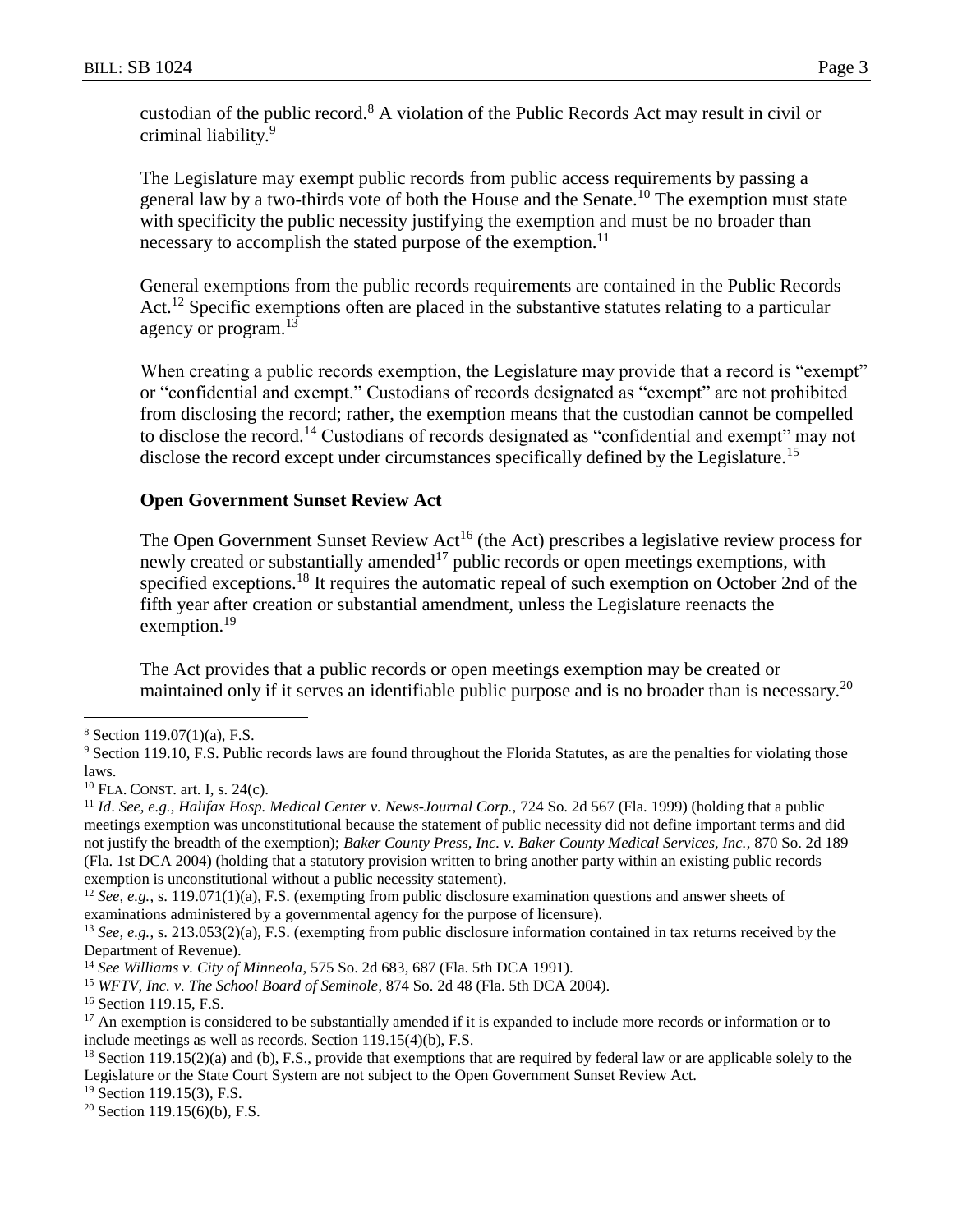An exemption serves an identifiable purpose if it meets one of the following purposes *and* the Legislature finds that the purpose of the exemption outweighs open government policy and cannot be accomplished without the exemption:

- It allows the state or its political subdivisions to effectively and efficiently administer a governmental program, and administration would be significantly impaired without the exemption; $^{21}$
- It protects sensitive, personal information, the release of which would be defamatory, cause unwarranted damage to the good name or reputation of the individual, or would jeopardize the individual's safety. If this public purpose is cited as the basis of an exemption, however, only personal identifying information is exempt; $^{22}$  or
- It protects information of a confidential nature concerning entities, such as trade or business secrets.<sup>23</sup>

The Act also requires specified questions to be considered during the review process.<sup>24</sup> In examining an exemption, the Act directs the Legislature to carefully question the purpose and necessity of reenacting the exemption.

If the exemption is continued and expanded, then a public necessity statement and a two-thirds vote for passage are required.<sup>25</sup> If the exemption is continued without substantive changes or if the exemption is continued and narrowed, then a public necessity statement and a two-thirds vote for passage are *not* required. If the Legislature allows an exemption to sunset, the previously exempt records will remain exempt unless provided for by law.<sup>26</sup>

Section 119.011(3)(d), F.S., defines the term "active" for purposes of ch. 119, F.S., the Public Records chapter. The word "active" means:

- Criminal intelligence information shall be considered "active" as long as it is related to intelligence gathering conducted with a reasonable, good faith belief that it will lead to detection of ongoing or reasonably anticipated criminal activities; and
- Criminal investigative information shall be considered "active" as long as it is related to an ongoing investigation which is continuing with a reasonable, good faith anticipation of securing an arrest or prosecution in the foreseeable future.
- In addition, criminal intelligence and criminal investigative information shall be considered "active" while such information is directly related to pending prosecutions or appeals. The

 $\overline{a}$ 

- What specific records or meetings are affected by the exemption?
- Whom does the exemption uniquely affect, as opposed to the general public?
- What is the identifiable public purpose or goal of the exemption?
- Can the information contained in the records or discussed in the meeting be readily obtained by alternative means? If so, how?
- Is the record or meeting protected by another exemption?
- Are there multiple exemptions for the same type of record or meeting that it would be appropriate to merge?

<sup>26</sup> Section 119.15(7), F.S.

<sup>&</sup>lt;sup>21</sup> Section 119.15(6)(b)1., F.S.

<sup>&</sup>lt;sup>22</sup> Section 119.15(6)(b)2., F.S.

<sup>&</sup>lt;sup>23</sup> Section 119.15(6)(b)3., F.S.

<sup>&</sup>lt;sup>24</sup> Section 119.15(6)(a), F.S. The specified questions are:

<sup>25</sup> *See generally* s. 119.15, F.S.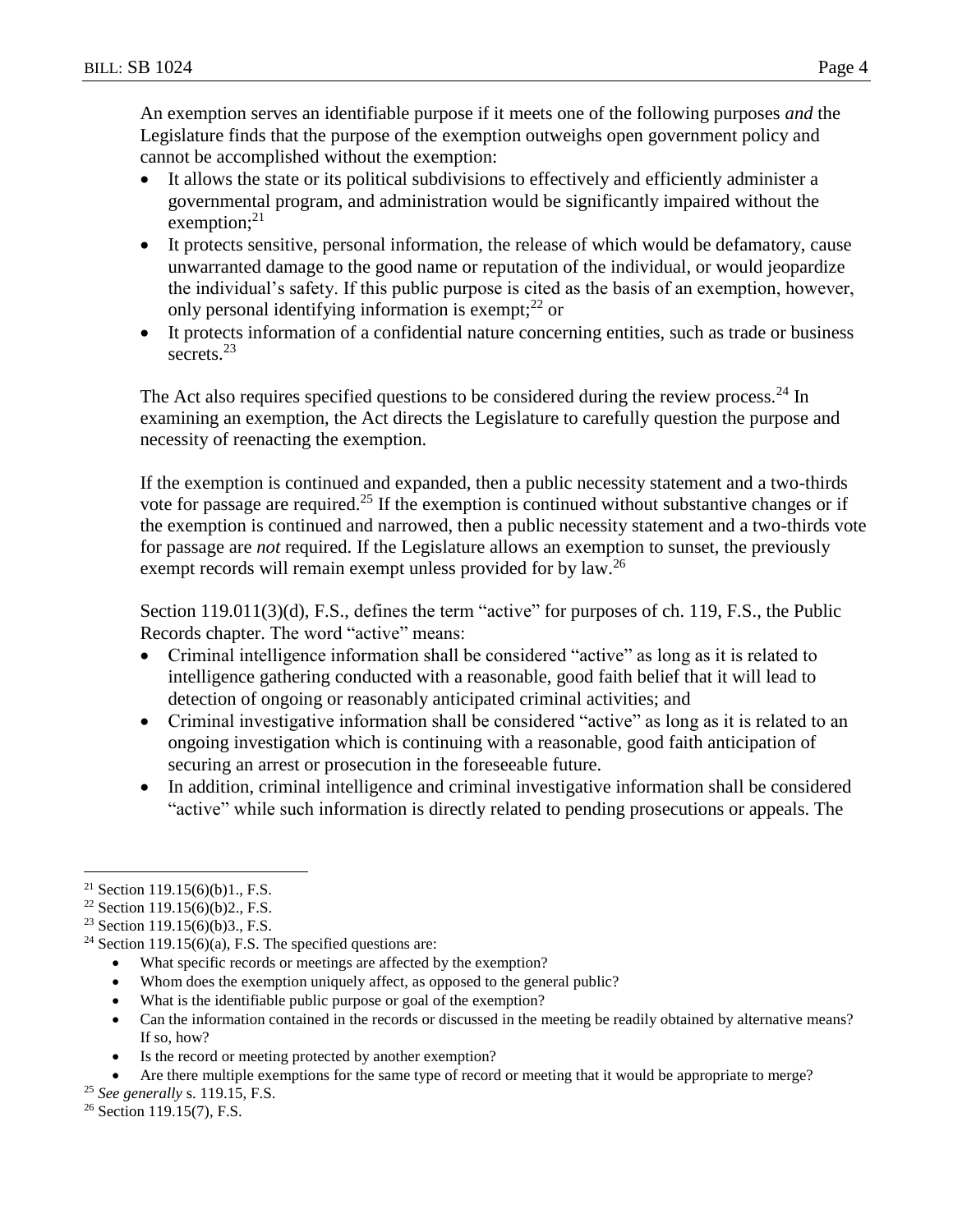$\overline{a}$ 

word "active" shall not apply to information in cases which are barred from prosecution under the provisions of s. 775.15, F.S., or other statute of limitations.

# **Conviction Integrity Review Units**

Conviction Integrity Review (CIR) units are divisions of prosecutorial offices that work to prevent, identify, and correct false convictions. There were 44 CIR units in the United States in 2018, almost three times the number of just five years earlier. Fifty-eight CIR exonerations took place in 2018.<sup>27</sup>

Currently, four state attorney's offices in Florida have established CIR units within their offices. These offices are located in the:

- Fourth Circuit, covering Duval, Clay, and Nassau Counties;
- Ninth Circuit, covering Orange and Osceola Counties;
- Thirteenth Circuit, covering Hillsborough County; and
- Seventeenth Circuit, covering Broward County.<sup>28</sup>

The first state attorney's office to establish a CIR unit was the Fourth Circuit in early 2018. All four of the CIR units have essentially the same procedures in place which includes criteria a person must meet to warrant more than an initial screening. For example, the CIR units require that a person present a plausible claim of innocence, and some of the units report they rely upon an independent review panel of legal experts to work with the units to review and evaluate the cases under investigation.<sup>29</sup> Prior to 2018, Florida had 64 exonerations, including eight defendants who had been sentenced to death.<sup>30</sup>

The work of the Fourth Circuit's CIR unit resulted in the 2019 exoneration of two men, Clifford Williams and Nathan Myers, who were sentenced to life in prison for the 1976 Jacksonville murder of Jeanette Williams.<sup>31</sup> The CIR unit's investigation confirmed multiple alibi witnesses for the whereabouts of the two men at the time of the murder, and further confirmed that another man, Nathaniel Lawson, admitted to committing the murder. The CIR unit's investigation was able to independently confirm Lawson's presence at the scene at the time of the shooting.<sup>32</sup> Prior

<sup>28</sup> Office of the State Attorney for the Fourth Judicial Circuit, *Conviction Integrity Review*, available at [https://www.sao4th.com/about/programs-and-initiatives/conviction-integrity-review/;](https://www.sao4th.com/about/programs-and-initiatives/conviction-integrity-review/) Office of the State Attorney for the Ninth Judicial Circuit, *Conviction Integrity Policy*, available at [https://www.sao9.net/conviction-integrity.html;](https://www.sao9.net/conviction-integrity.html) Section 119.011 Office of the State Attorney for the Thirteenth Circuit, *Conviction Review Unit*, available at

[https://www.sao13th.com/conviction-review-unit-cru/;](https://www.sao13th.com/conviction-review-unit-cru/) Office of the State Attorney for the Seventeenth Circuit, *Conviction Review Unit*, available at<http://www.sao17.state.fl.us/conviction-review.html> (all sites last visited January 24, 2020). <sup>29</sup> *Id.*

<sup>31</sup> State Attorney's Office of the Fourth Judicial Circuit of Florida, *Conviction Integrity Investigation, State of Florida v. Hubert Nathan Meyers, State of Florida v. Clifford Williams, Jr.*, March 28, 2019, p. 42, available at [https://secureservercdn.net/198.71.233.254/9c2.a8b.myftpupload.com/wp-](https://secureservercdn.net/198.71.233.254/9c2.a8b.myftpupload.com/wp-content/uploads/2019/03/CIR_Investigative_Report_FINAL_3.28.19_R.pdf)

[content/uploads/2019/03/CIR\\_Investigative\\_Report\\_FINAL\\_3.28.19\\_R.pdf](https://secureservercdn.net/198.71.233.254/9c2.a8b.myftpupload.com/wp-content/uploads/2019/03/CIR_Investigative_Report_FINAL_3.28.19_R.pdf) (last visited January 24, 2020). <sup>32</sup> *Id.*, at p. 4.

<sup>27</sup> The National Registry of Exonerations, *Exonerations in 2018*, April 9, 2019, p. 2, available at <https://www.law.umich.edu/special/exoneration/Documents/Exonerations%20in%202018.pdf> (last visited January 24, 2020).

<sup>30</sup> The National Registry of Exonerations, *Exonerations in 2018*, April 9, 2019, p. 13, available at <https://www.law.umich.edu/special/exoneration/Documents/Exonerations%20in%202018.pdf> (last visited January 24, 2020).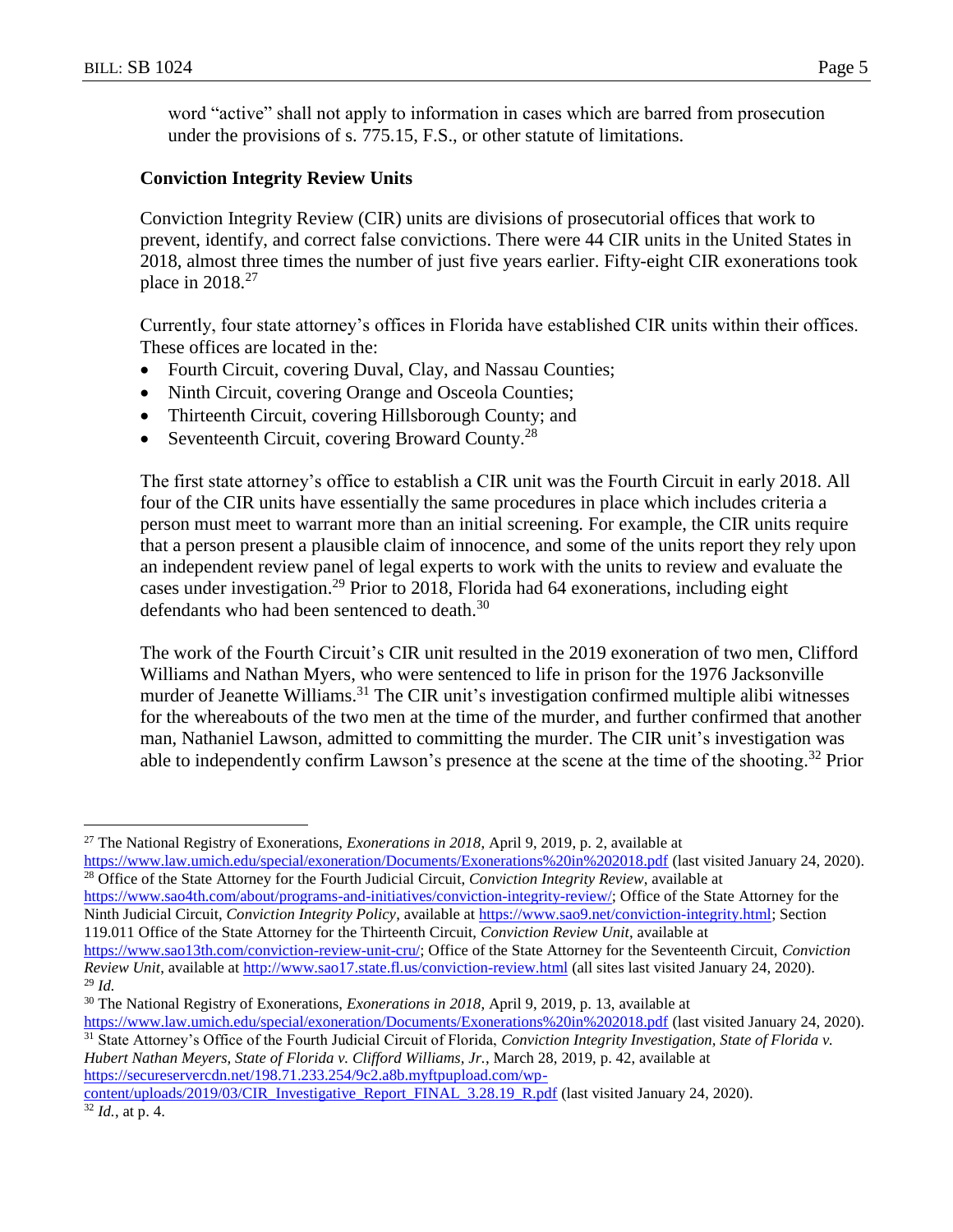to Mr. Williams' and Mr. Myers' convictions and sentences being vacated by the 4th Circuit Court on March 28, 2019, they had served 42 years and 11 months in prison.<sup>33</sup>

# **Public Records Exemptions for Active Criminal Intelligence Information and Active Investigative Information**

Section  $119.071(2)(c)1$ , F.S., contains the public records exemption for active criminal intelligence information and active criminal investigative information. The information is exempt from s. 119.07(1), F.S., and s. 24(a), Art. I of the State Constitution, during the period in which the information constitutes an "active" criminal intelligence information or "active" criminal investigative information.

Criminal intelligence information is information with respect to an identifiable person or group of persons collected by a criminal justice agency<sup>34</sup> in an effort to anticipate, prevent, or monitor possible criminal activity.<sup>35</sup> Whereas, criminal investigative information is information with respect to an identifiable person or group of persons compiled by a criminal justice agency in the course of conducting a criminal investigation of a specific act or omission, including, but not limited to, information derived from laboratory tests, reports of investigators or informants, or any type of surveillance. 36

Criminal intelligence information is considered "active" as long as it is related to intelligence gathering conducted with a reasonable, good faith belief that it will lead to detection of ongoing or reasonably anticipated criminal activities.<sup>37</sup> Criminal investigative information is considered "active" as long as it is related to an ongoing investigation which is continuing with a reasonable, good faith anticipation of securing an arrest or prosecution in the foreseeable future.<sup>38</sup>

In addition, criminal intelligence and criminal investigative information is considered "active" while such information is directly related to pending prosecutions or appeals.<sup>39</sup>

Currently, CIR unit investigations and the information collected would likely not fall under this exemption.

 $\overline{a}$ 

<sup>33</sup> The Florida Senate, *Senate Bill 28 Special Master's Final Report*, January 23, 2020, at p. 1-2, available at <http://www.flsenate.gov/Session/Bill/2020/28/Analyses/2020s00028.sm.PDF> (last visited January 25, 2020).

<sup>&</sup>lt;sup>34 "</sup>Section 119.011(4), F.S., defines a criminal justice agency as any law enforcement agency, court, or prosecutor; any other agency charged by law with criminal law enforcement duties; any agency having custody of criminal intelligence information or criminal investigative information for the purpose of assisting such law enforcement agencies in the conduct of active criminal investigation or prosecution or for the purpose of litigating civil actions under the Racketeer Influenced and Corrupt Organization Act, during the time that such agencies are in possession of criminal intelligence information or criminal investigative information pursuant to their criminal law enforcement duties; or the Department of Corrections.

 $35$  Section 119.011(3)(a), F.S.

<sup>36</sup> Section 119.011(3)(b), F.S.

<sup>37</sup> Section 119.011(3)(d)1., F.S.

<sup>38</sup> Section 119.011(3)(d)2., F.S.

<sup>&</sup>lt;sup>39</sup> Section 119.011(3), F.S. The word "active" does not apply to information in cases which are barred from prosecution under the provisions of s. 775.15, F.S., other statute of limitation.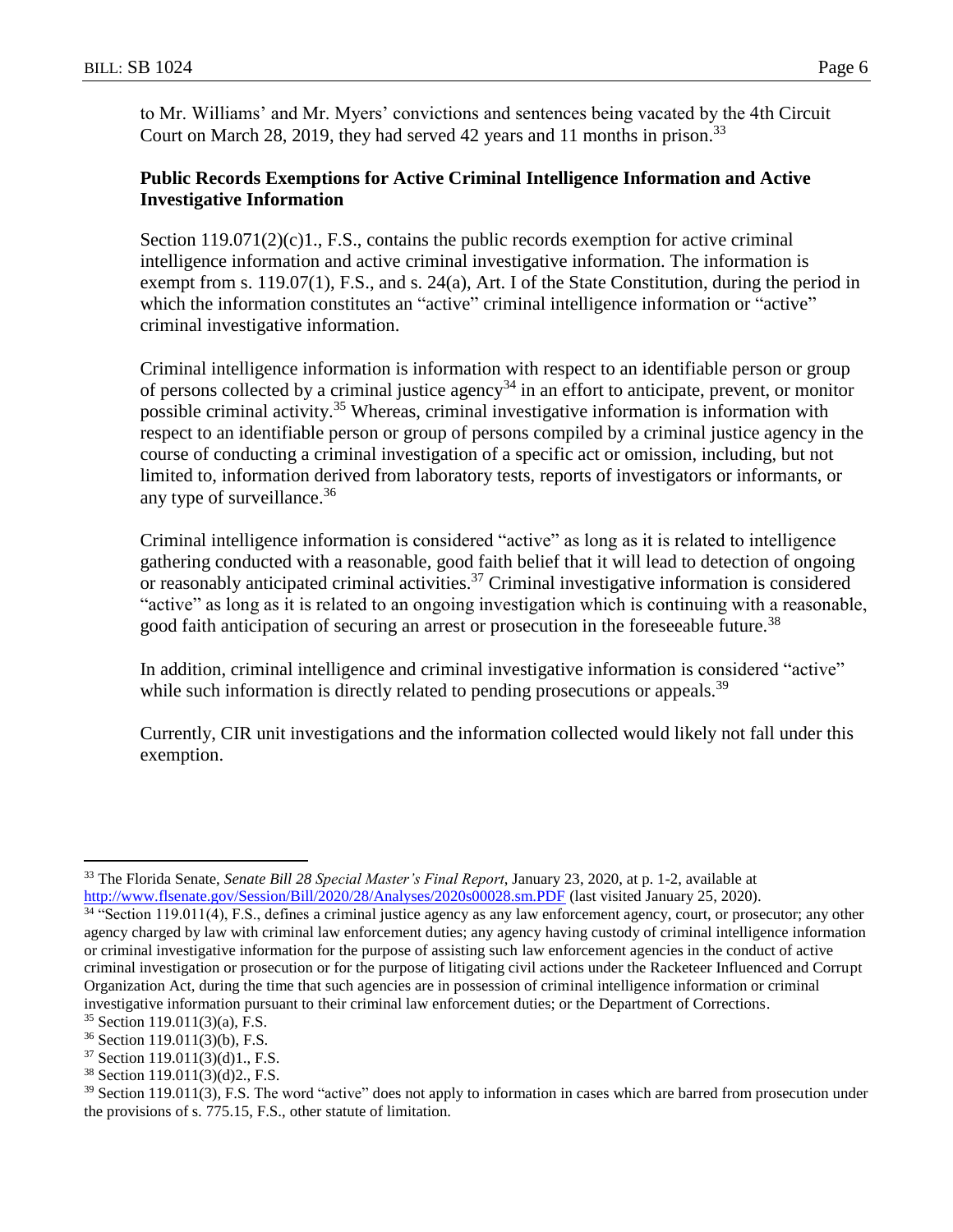# **III. Effect of Proposed Changes:**

The bill expands the public records exemption for active criminal intelligence information and active criminal investigative information by amending what is considered "active" criminal investigative information.

Specifically, the bill provides that criminal investigative information is considered "active" *as*  long as it is related to an ongoing, good faith investigation of a claim of actual innocence in a *case that previously resulted in the conviction of the accused person, and remains "active" until such time as the claim is no longer capable of further reasonable investigation or the relief sought is granted.*

The bill also provides that criminal intelligence and criminal investigative information will be considered "active" *while* such information is directly related to pending prosecutions, or appeals, or *investigations by a criminal justice agency of a criminal matter that previously resulted in the conviction of the accused person*.

The bill's amendments to s. 119.011(3)(d), F.S., result in the expansion of the public records exemption for active criminal investigative information and active criminal investigative information in s.  $119.071(2)(c)1$ ., F.S. This expansion appears to be no more broad than necessary to accomplish the purposes of furthering agency investigations and the pursuit of justice while safeguarding, preserving, and protecting personal information relating to a claim of actual innocence by a convicted person.

The bill provides the public necessity for the expansion of the public records exemption by making legislative findings that the expansion is in the public and agency interest of safeguarding, preserving, and protecting personal information relating to a claim of actual innocence by a convicted person. Further, the expansion is critical to furthering criminal justice agency investigations and the pursuit of justice.

The bill requires a two-thirds vote of the members present and voting for final passage. It will stand repealed on October 2, 2025, unless reviewed and saved from repeal through reenactment by the Legislature.

The bill is effective July 1, 2020.

## **IV. Constitutional Issues:**

A. Municipality/County Mandates Restrictions:

None.

B. Public Records/Open Meetings Issues:

#### **Vote Requirement**

Article I, s. 24(c) of the State Constitution requires a two-thirds vote of the members present and voting for final passage of a bill creating or expanding an exemption to the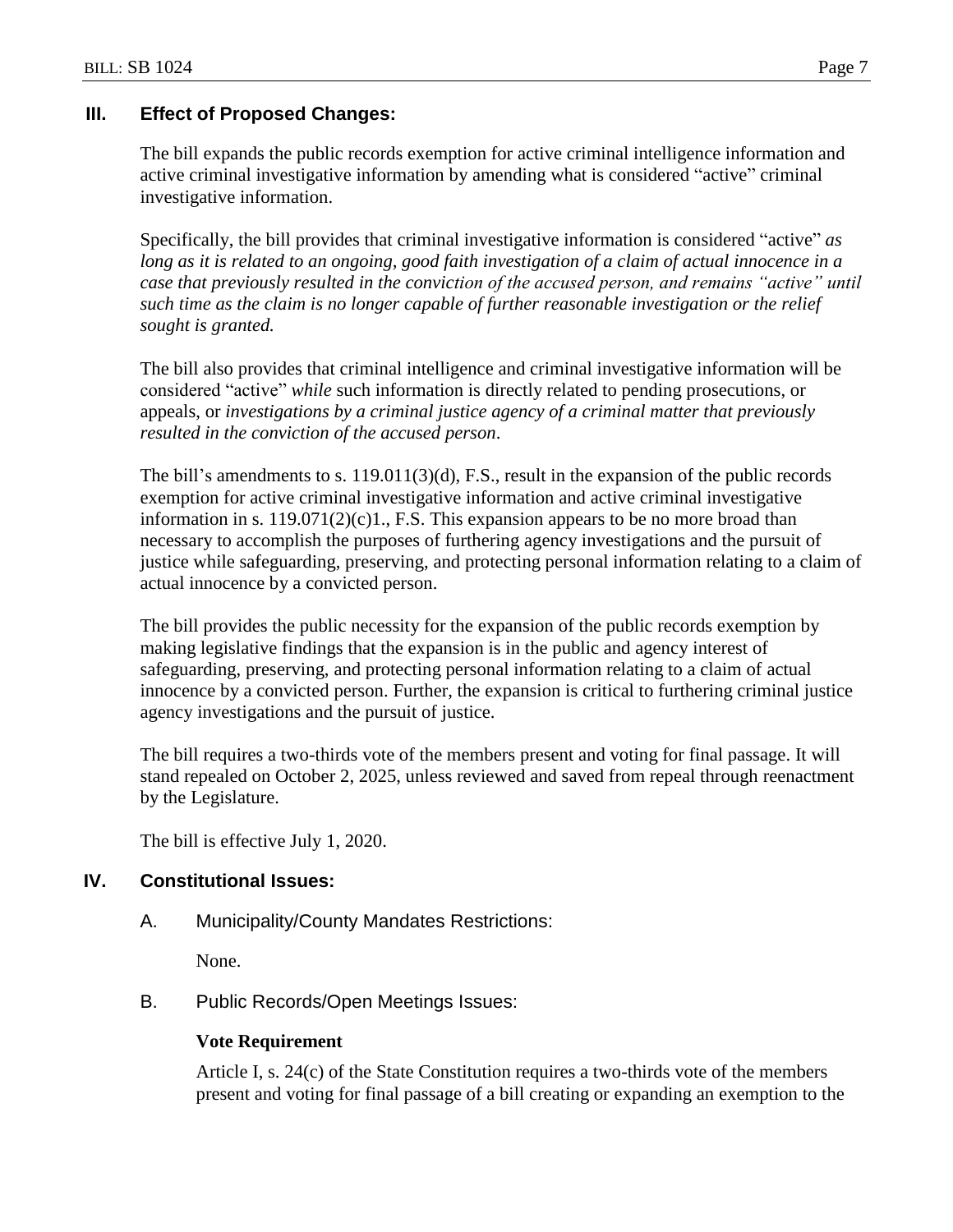public records requirements. This bill expands an existing exemption for active criminal intelligence information and active criminal investigative information in  $119.071(2)(c)1$ . F.S., thus, the bill requires a two-thirds vote to be enacted.

## **Public Necessity Statement**

Article I, s. 24(c) of the State Constitution requires a bill creating or expanding an exemption to the public records requirements to state with specificity the public necessity justifying the exemption. Section 2 of the bill contains a statement of public necessity for the exemption.

## **Breadth of Exemption**

Article I, s. 24(c) of the State Constitution requires an exemption to the public records requirements to be no broader than necessary to accomplish the stated purpose of the law. The purpose of the law is to protect personal information relating to a claim of actual innocence by a convicted person which may be developed or gathered during the investigation of the claim. This bill exempts only active criminal investigative information from the public records requirements good faith investigation of a claim of actual innocence in a case that previously resulted in the conviction of the accused person, and remains "active" as long as it is related to an ongoing good faith investigation, until such time as the claim is no longer capable of further reasonable investigation or the relief sought is granted. The exemption does not appear to be broader than necessary to accomplish the purpose of the exemption.

C. Trust Funds Restrictions:

None.

D. State Tax or Fee Increases:

None.

E. Other Constitutional Issues:

None identified.

## **V. Fiscal Impact Statement:**

A. Tax/Fee Issues:

None.

B. Private Sector Impact:

None.